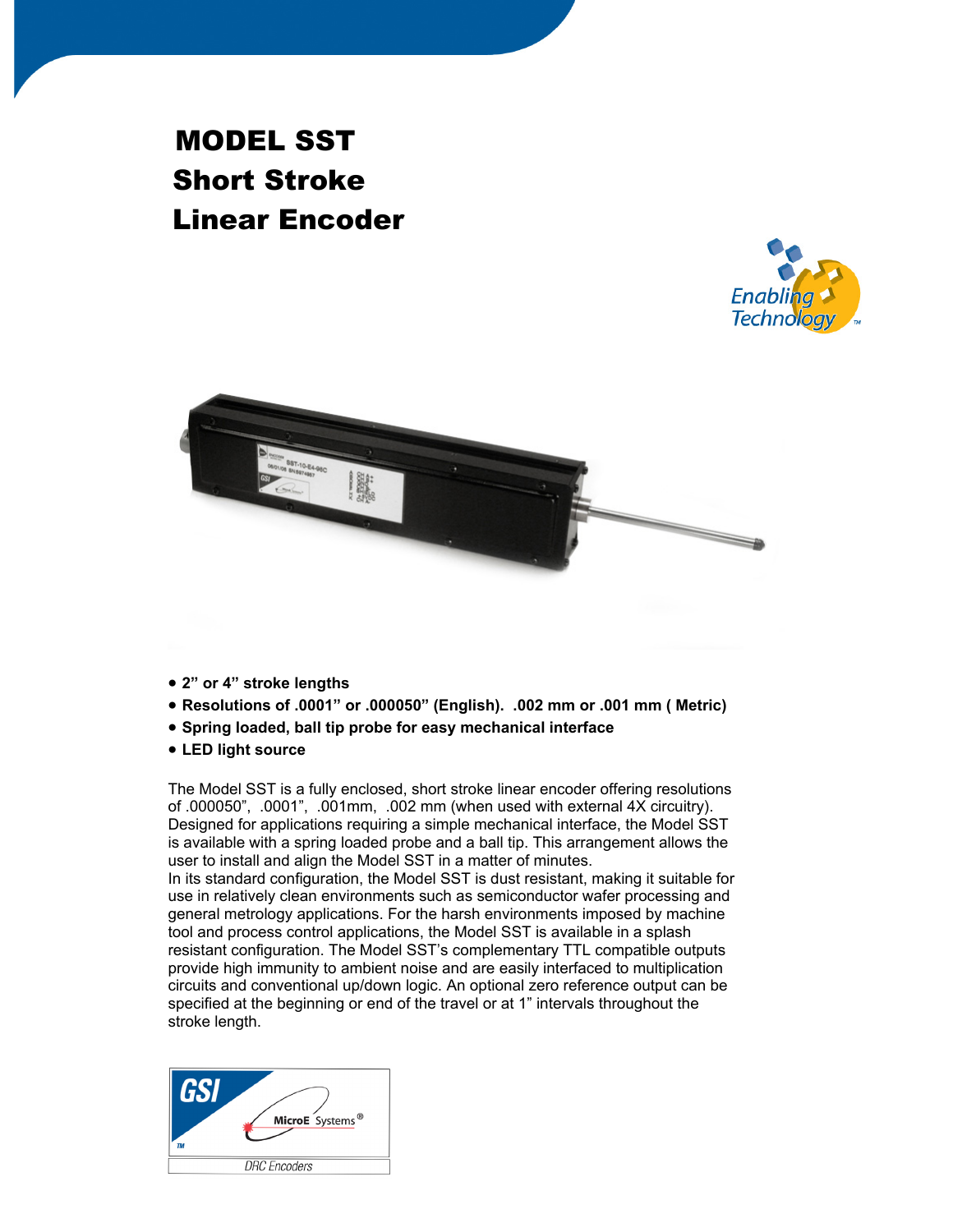### SST SPECIFICATIONS

#### ELECTRICAL

| Resolution range:       | English units $-2,500$ or 5,000 cycles per inch $(.0001"$ or $.00005"$ with quadrature).                      |
|-------------------------|---------------------------------------------------------------------------------------------------------------|
|                         | Metric units – 125 or 250 cycles per mm (.002 mm or .001 mm with quadrature).                                 |
| Light source:           | Gallium aluminum arsenide L.E.D. rated @ 100,000 Hrs. MTBF (mfg's spec).                                      |
| Light sensor:           | Photodiode.                                                                                                   |
| Excitation voltage:     | +5Vdc, +12Vdc, +15Vdc, +24Vdc $\pm$ 5%.                                                                       |
| Output format:          | Two count channels (A & B) in phase quadrature with an optional ZR output.                                    |
|                         | The complements to all outputs are provided.                                                                  |
| Quadrature:             | $90^\circ \pm 30^\circ$ (in the analog state).                                                                |
| Symmetry:               | $180^\circ \pm 18^\circ$ (in the analog state).                                                               |
| Rise and fall time:     | 1 microsecond max. into 1,000pf load capacitance. Note: Units with line driver output                         |
|                         | the rise and fall time vary with line and load capacitance.                                                   |
| Zero reference width:   | The zero reference is gated to 1/4 count channel cycle in width.                                              |
| Phase sense:            | Channel B leads channel A as the probe is depressed into the encoder body.                                    |
| Pin connections:        | See table 1.                                                                                                  |
| Output specifications:  | The SST is available with one of three output stages: 9638* (RS 422 compatible)                               |
| (See Figure 1)          | differential line driver providing 40 ma. sink and -40 ma. source current.                                    |
|                         | 7404* inverter providing 16 ma. sink and -400 ua. source or a 7406* open collector                            |
|                         | inverter with 40 ma. / 30 Volt. Capability. (When the 7406* is utilized,                                      |
|                         | no pull-up resistors are provided in the unit). All outputs are TTL compatible.                               |
|                         |                                                                                                               |
| <b>MECHANICAL</b>       |                                                                                                               |
| Probe Loading:          | Max. allowable side loading with the probe in the extended position is 2.0 ounces.                            |
| Operating force:        | 4" units - 2.5 pounds (nominal) 2" units - 1.75 pounds (nominal).                                             |
|                         | (These figures assume that the SST is mounted horizontally).                                                  |
| Mass:                   | .0077 oz. Sec. sq. per in. (maximum).                                                                         |
| Maximum velocity:       | 20 inches per second.                                                                                         |
| Max. acceleration:      | 100 inches per second.                                                                                        |
| Ball tip:               | Starret 247D (.187" diameter).                                                                                |
| Connector / cable:      | The SST is available either cable egress $(24^{\degree}, 42^{\degree}, 66^{\degree} + 14^{\degree})$ lengths) |
|                         | or with a choice of three connectors:                                                                         |
|                         | 9-pin AMP* 206486-1 shell with 66570-3 pins: 10-pin Cannon* KPT02-E12-10P;                                    |
|                         | or 9-pin Amphenol* 165-15.                                                                                    |
| Mating connector:       | Applicable mating connectors are AMP 206485* shell, 66569-3* socket and                                       |
|                         | 206062-1* cable clamp, Cannon KPT06-F12-10S* or Amphenol 165-41* respectively.                                |
| Glass scale resolution: | English units - 1250 lines per inch.                                                                          |
|                         | Metric units - 62.5 lines per millimeter.                                                                     |
| Weight:                 | 1.8 pounds for 2 inch stroke units.                                                                           |
|                         | 2.5 pounds for 4 inch stroke units.                                                                           |
| Sealing system:         | Standard - dust resistant via gaskets.                                                                        |
|                         | Optional – (for harsh environments) – splash resistant via gaskets and                                        |
|                         | sealants with on oil seal to protect the probe exit point.                                                    |
| Probe material:         | Chrome plated steel.                                                                                          |
| Error:                  | +/- 1.0 bits (maximum) based upon external 4x counting circuitry for                                          |
|                         | 100 u inches and 2 u meter resolution units.                                                                  |
|                         | +/- 2.0 bits (maximum) based upon external 4x counting circuitry for                                          |
|                         | 50 u inches and 1 u meter resolution units.                                                                   |
|                         |                                                                                                               |

#### ENVIRONMENTAL

Operating temperature: Storage temperature range: -25°C TO +90°C Shock: Vibration: Humidity:

0°C to +70°C 50 G for 11 millisecond duration. 20 Hz to 2000 Hz @ 5 G. To 98% R.H. ( non-condensing).

\* or performance equivalent SPECIFICATIONS SUBJECT TO CHANGE WITHOUT NOTICE.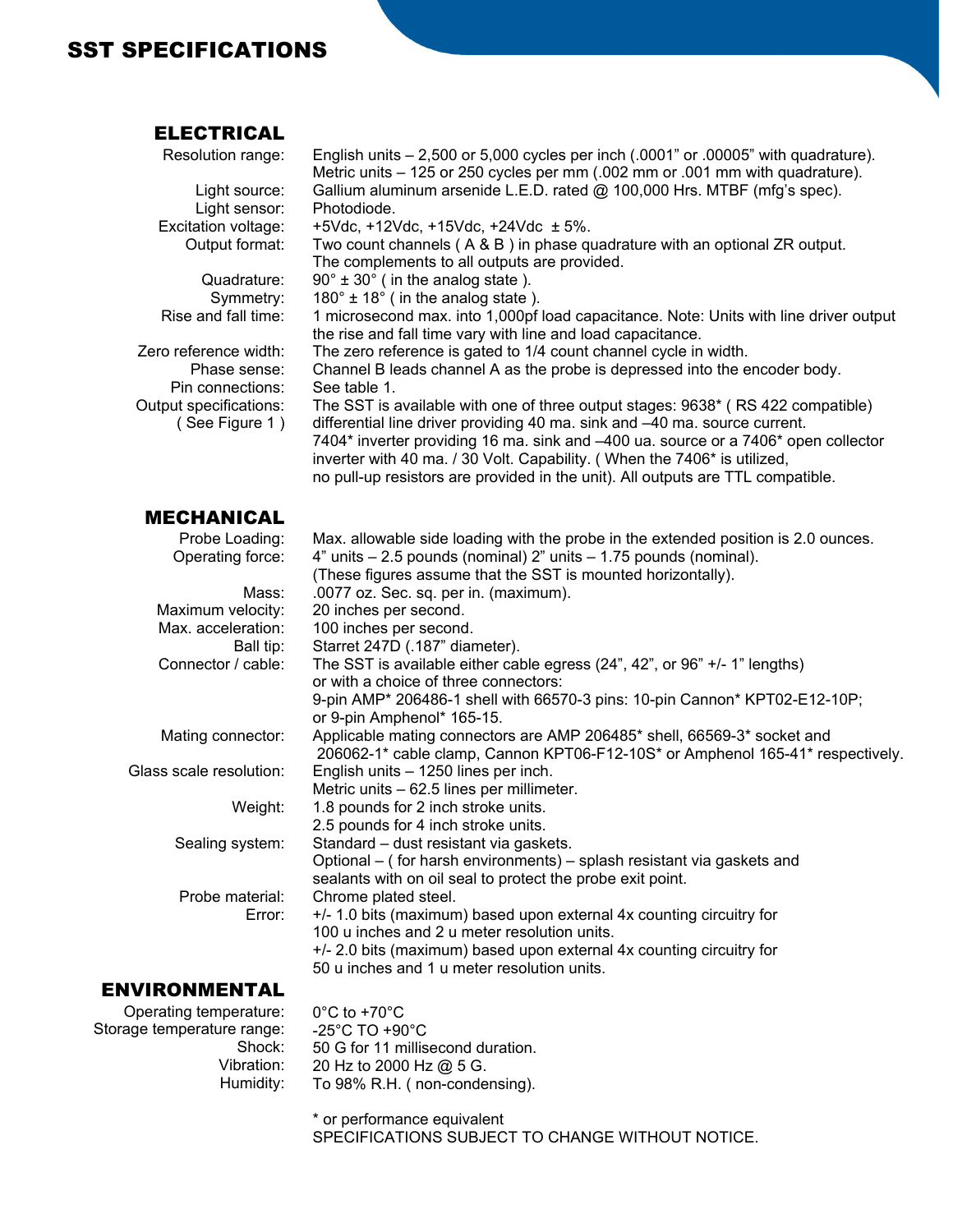



Figure 3 (Optional flexture coupling)

FLEXURE COUPLING





MicroE Systems • 125 Middlesex Turnpike • Bedford, MA 01730 USA www.microesys.com ▪ info@microesys.com ▪ Tel: [781] 266-5700 ▪ Fax: [781] 266-5112